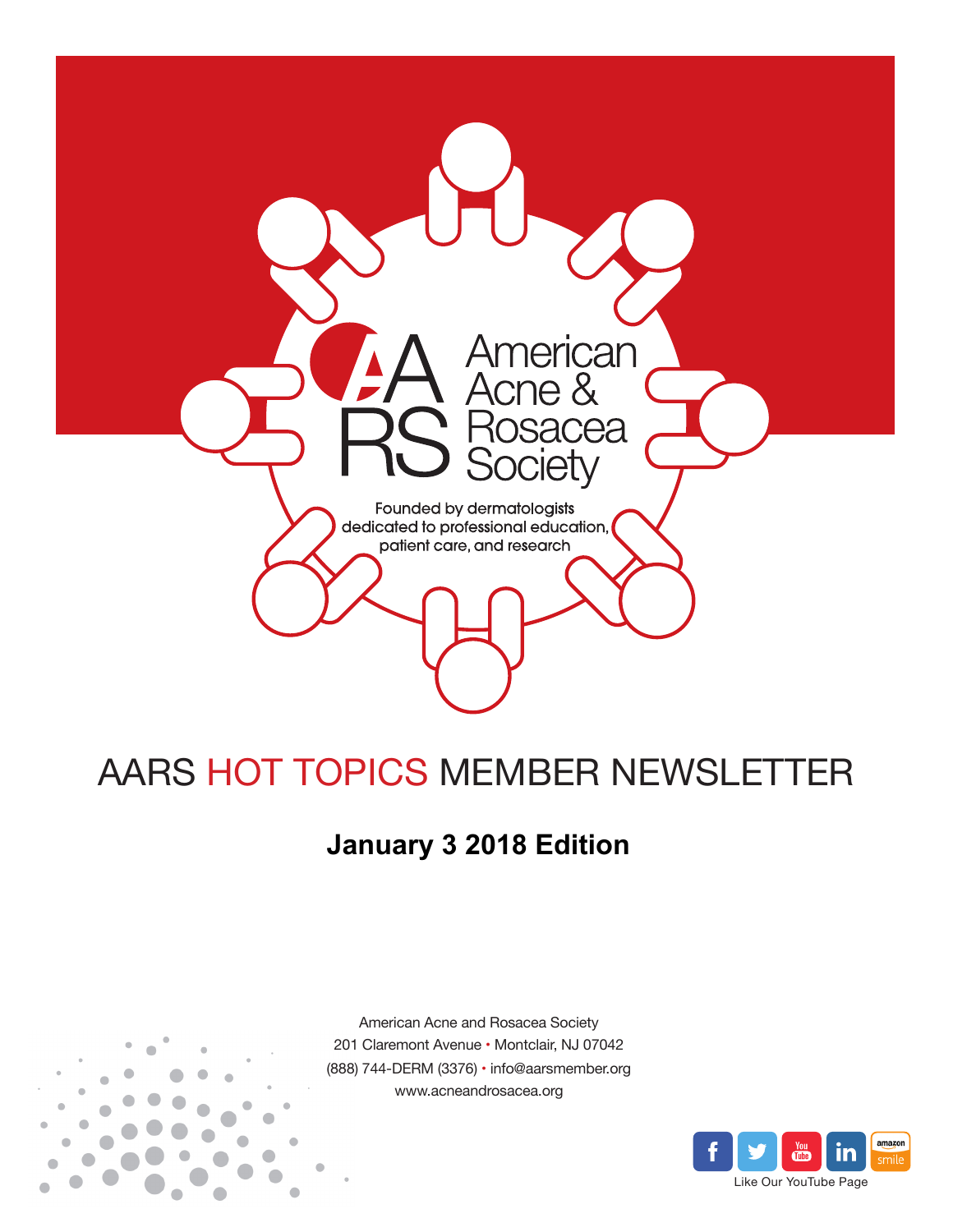

American Acne & Rosacea Society Member Newsletter | www.acneandrosacea.org

*We encourage you to invite your colleagues and patients to get active in the American Acne & Rosacea Society! Visit www.acneandrosacea.org to become member and donate now on www.acneandrosacea.org/ donate to continue to see a change in acne and rosacea.*

### **TABLE OF CONTENTS**

### **Industry News**

[2017 saw record number of FDA approvals for drugs.](#page-2-0) ..............................................2

### **New Medical Research**

| Association of the CYP17 MSP AI (T-34C) and CYP19 codon 39 (Trp/Arg)2              |  |
|------------------------------------------------------------------------------------|--|
|                                                                                    |  |
| Using Network Oriented Research Assistant (NORA) technology to compare 3           |  |
| Combination of platelet rich plasma in fractional carbon dioxide laser treatment 4 |  |
| Hidradenitis suppurativa treated with wide excision and second intention healing4  |  |
| Long-pulsed 1064-nm Nd: YAG laser ameliorates LL-37-induced5                       |  |
| The association between stress and acne among female medical students5             |  |
|                                                                                    |  |
|                                                                                    |  |

### **Clinical Reviews**

| <u>How acne bumps cause the blues: The influence of acne vulgaris on self-esteem7</u> |
|---------------------------------------------------------------------------------------|
| Acne keloidalis nuchae in Asians: A single institutional experience                   |
|                                                                                       |
| Acne in South African black adults: A retrospective study in the private sector8      |

### **Patient Communication / Counseling**

| Generational influence on patient learning preferences in dermatology.  8 |  |
|---------------------------------------------------------------------------|--|
|                                                                           |  |
|                                                                           |  |

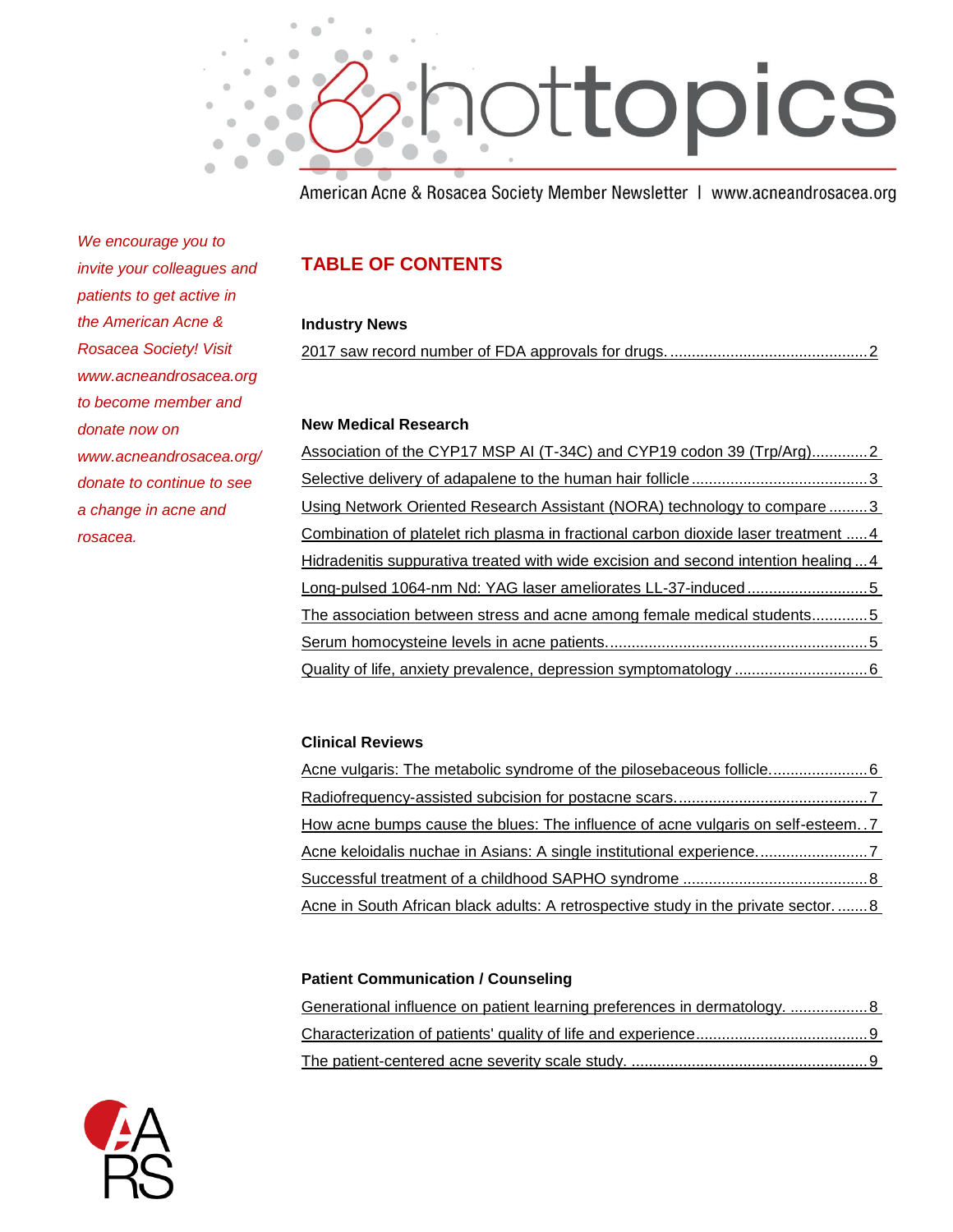### **Industry News**

#### <span id="page-2-0"></span>**2017 saw record number of FDA approvals for drugs.** January 1, 2018. Healio Dermatology.

[https://www.healio.com/hematology-oncology/practice-management/news/online/%7Bd58386c5-b872-4234-8037](https://www.healio.com/hematology-oncology/practice-management/news/online/%7Bd58386c5-b872-4234-8037-caac7c7effb1%7D/2017-saw-record-number-of-fda-approvals-for-drugs) [caac7c7effb1%7D/2017-saw-record-number-of-fda-approvals-for-drugs](https://www.healio.com/hematology-oncology/practice-management/news/online/%7Bd58386c5-b872-4234-8037-caac7c7effb1%7D/2017-saw-record-number-of-fda-approvals-for-drugs)

The FDA approved 46 drugs in 2017, tying a record set for approvals in 2015. Cancer medications led the way, with 16 oncology and 11 hematology drugs approved. There were also 11 approvals for medications to treat infectious diseases, along with drugs to treat a cross-section of conditions, from cardiovascular disease to rheumatoid arthritis, Parkinson's disease to constipation. Final decisions were coming through right up until the end of December. An important question, then, is whether this trend will continue into 2018 and beyond. Another is why this explosion in approvals occurred at all. Perhaps another is how practicing clinicians can keep pace, with nearly an approval a week coming through. Andrew Powaleny, director of Public Affairs at PhRMA, speculated on the 2017 boom. "FDA commissioner Scott Gottleib focused on improving efficiency and enhancing competition in the marketplace," he said. "He expedited the generic approval process, promoting more high-quality generic applications." Christopher P. Molineaux, president & CEO of Life Sciences Pennsylvania, agreed. "Under Dr. Gottlieb's proactive leadership, the FDA has made changes to further improve and enhance the FDA approval process," he said. "Those changes include robust engagement with the patient population at certain points in the approval process, which is an exciting new component in review of new drug applications. It will be interesting to see how that affects approvals and the process overall.‖ Molineaux added that embedding experts within the review teams and making more use of realworld evidence will bring positive results to the process. "It is important to note that there are over 7,000 drugs in various stages of development in America's pipeline," he said. "Having an FDA ready and able to cope with these future applications is necessary and needed." Whether these changes, and the record number of approvals seen in 2017, will translate to a similar pattern remains to be seen. Healio.com reached out to the FDA for comment. The administration announced in an end-of-year press release that goals for 2018 include dealing with nicotine addiction, advancing drug and food safety, empowering consumers with more information and increased access to non-prescription medications, modernizing standards for regulations — including syncing U.S. standards with those in other parts of the world — and making greater use of technology. How those goals might translate to the approval process, however, remains to be seen.

[Download Reference Document](http://files.constantcontact.com/c2fa20d1101/da8c642c-0fd5-42cb-9496-cf89b191668a.pdf?ver=1515007403000)

### **New Medical Research**

<span id="page-2-1"></span>**Association of the CYP17 MSP AI (T-34C) and CYP19 codon 39 (Trp/Arg) polymorphisms with susceptibility to acne vulgaris.** Chamaie-Nejad F, Saeidi S, Najafi F, Ebrahimi A, et al. Clin Exp Dermatol. 2017 Dec 28. doi: 10.1111/ced.13321. [Epub ahead of print]<https://www.ncbi.nlm.nih.gov/pubmed/29285776>

The aim of this study was to detect the association of the cytochrome P450 (CYP) 17 T-34C and CYP19 T<C polymorphisms with the risk of acne vulgaris (AV). The study enrolled 198 patients with AV (mild, moderate and severe) and 195 unrelated age-matched healthy controls from western Iran who had Kurdish ethnic background. The presence of the CYP17 TC genotype significantly increased the risk of mild, moderate and severe AV by 2.68, 2.28 and 2.94 times, respectively, while the presence of the CYP19 TC genotype significantly elevated the risk of overall AV and mild AV by 2.1 and 3.2 times, respectively. There was a synergy between the CYP 17 TC and

American Acne & Rosacea Society (AARS) Hot Topics December 15, 2017 – January 3, 2018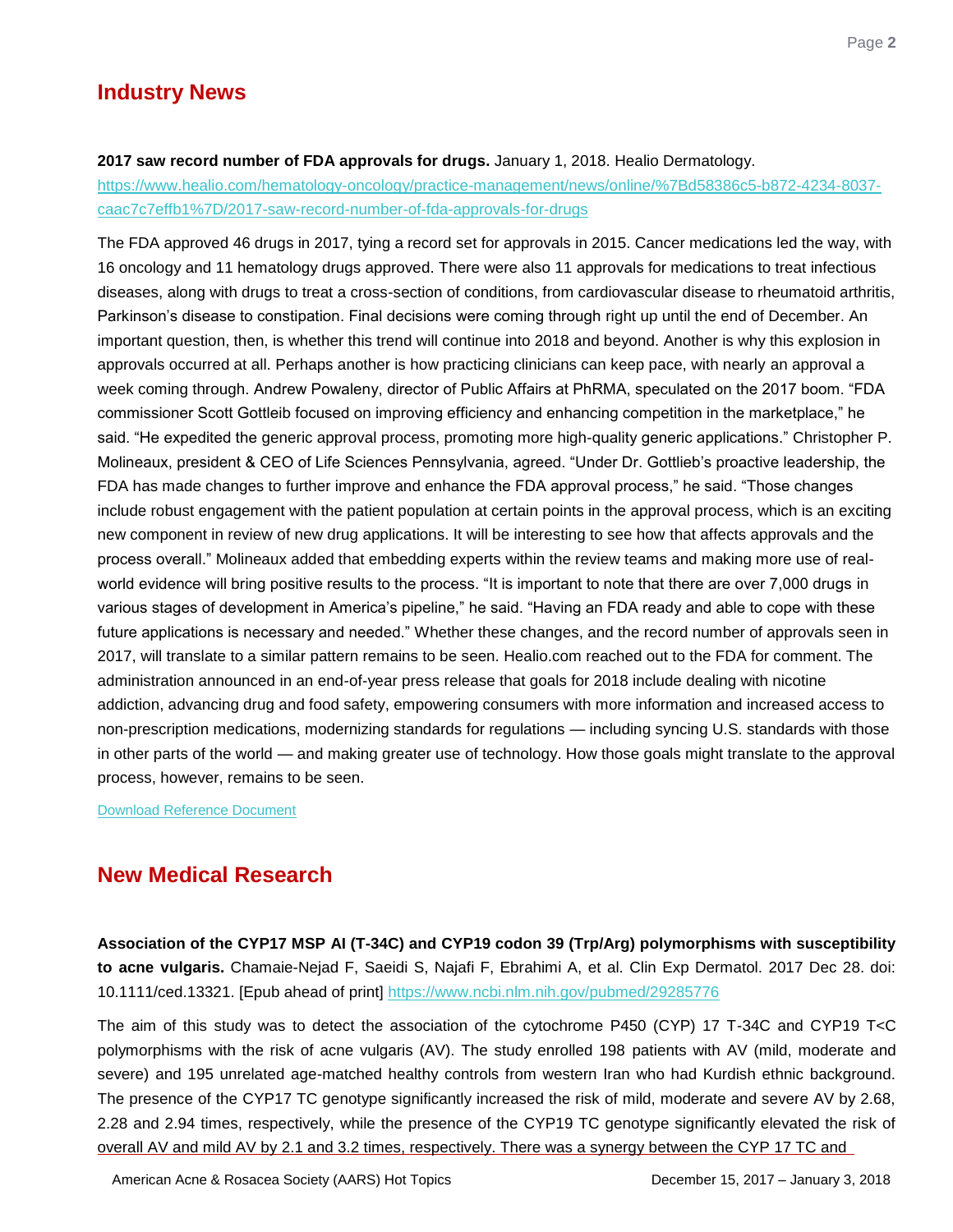CYP19 TT genotypes, which increased the risk of AV by 2.45-fold ( $P < 0.001$ ). To our knowledge, this is the first study showing that the CYP17 T-34C and CYP19 T<C variants and their synergy are associated with susceptibility to AV in an Iranian population.

<span id="page-3-0"></span>**Selective delivery of adapalene to the human hair follicle under finite dose conditions using polymeric micelle nanocarriers.** Kandekar SG, Del Río-Sancho S, Lapteva M, Kalia YN. Nanoscale. 2017 Dec 22. doi: 10.1039/c7nr07706h. [Epub ahead of print]<https://www.ncbi.nlm.nih.gov/pubmed/29271454>

Drug delivery systems that target the pilosebaceous unit (PSU) selectively could improve the clinical management of diseases that originate in the hair follicle. The aims of this study were (i) to prepare polymeric micelles using d-αtocopheryl polyethylene glycol succinate diblock copolymer that incorporated adapalene (ADA), a retinoid indicated for Acne vulgaris, and (ii) to investigate the feasibility of delivering ADA preferentially to the PSU under finite dose conditions - thereby better approximating actual conditions of use by patients. Incorporation of ADA into spherical micelles (dn <20 nm) increased aqueous solubility by ∼50 000-fold (from <4 ng mL-1 to 0.2 mg mL-1). Optimized micelle solution and gel formulations (0.02% ADA) were stable after storage for 4 weeks at 4 °C. Finite dose experiments using full-thickness porcine and human skin revealed that ADA delivery efficiency from micelle solution and gel formulations was equivalent and was >2- and 10-fold higher than that from Differin® gel and Differin® cream (products containing ADA at 0.1% (w/w)). Follicular delivery studies in human skin, using a punch biopsy technique to extract the intact PSU, demonstrated that the micelle solution and gel formulations did indeed enable preferential delivery of ADA to the PSU (4.5- and 3.3-fold higher, respectively, than that to PSU-free skin biopsies). Confocal laser scanning microscopy provided visual corroboration that ADA was uniformly distributed in the hair follicles. In conclusion, the results confirmed that polymeric micelle nanocarriers enabled selective, targeted drug delivery to the PSU under finite dose conditions and so might improve therapy of follicular diseases and decrease off-site side-effects.

<span id="page-3-1"></span>**Using Network Oriented Research Assistant (NORA) technology to compare digital photographic with inperson assessment of acne vulgaris.** Singer HM, Almazan T, Craft N, David CV, et al. JAMA Dermatol. 2017 Dec 20. doi: 10.1001/jamadermatol.2017.5141. [Epub ahead of print] <https://jamanetwork.com/journals/jamadermatology/article-abstract/2665393?redirect=true> **IMPORTANCE:** Teledermatology has undergone exponential growth in the past 2 decades. Many technological innovations are becoming available without necessarily undergoing validation studies for specific dermatologic applications. OBJECTIVE: To determine whether patient-taken photographs of acne using Network Oriented Research Assistant (NORA) result in similar lesion counts and Investigator's Global Assessment (IGA) findings compared with in-person examination findings. DESIGN, SETTING, AND PARTICIPANTS: This pilot reliability study enrolled consecutive patients with acne vulgaris from a single general dermatology practice in Los Angeles, California, who were able to use NORA on an iPhone 6 to take self-photographs. Patients were enrolled from January 1 through March 31, 2016. Each individual underwent in-person and digital evaluation of his or her acne by the same dermatologist. A period of at least 1 week separated the in-person and digital assessments of acne. INTERVENTIONS: All participants were trained on how to use NORA on the iPhone 6 and take photographs of their face with the rearfacing camera. MAIN OUTCOMES AND MEASURES: Reliability of patient-taken photographs with NORA for acne evaluation compared with in-person examination findings. Acne assessment measures included lesion count (total, inflammatory, noninflammatory, and cystic) and IGA for acne severity. RESULTS: A total of 69 patients (37 male [54%] and 32 female [46%]; mean [SD] age, 22.7 [7.7] years) enrolled in the study. The intraclass correlation coefficients of in-person and photograph-based acne evaluations indicated strong agreement. The intraclass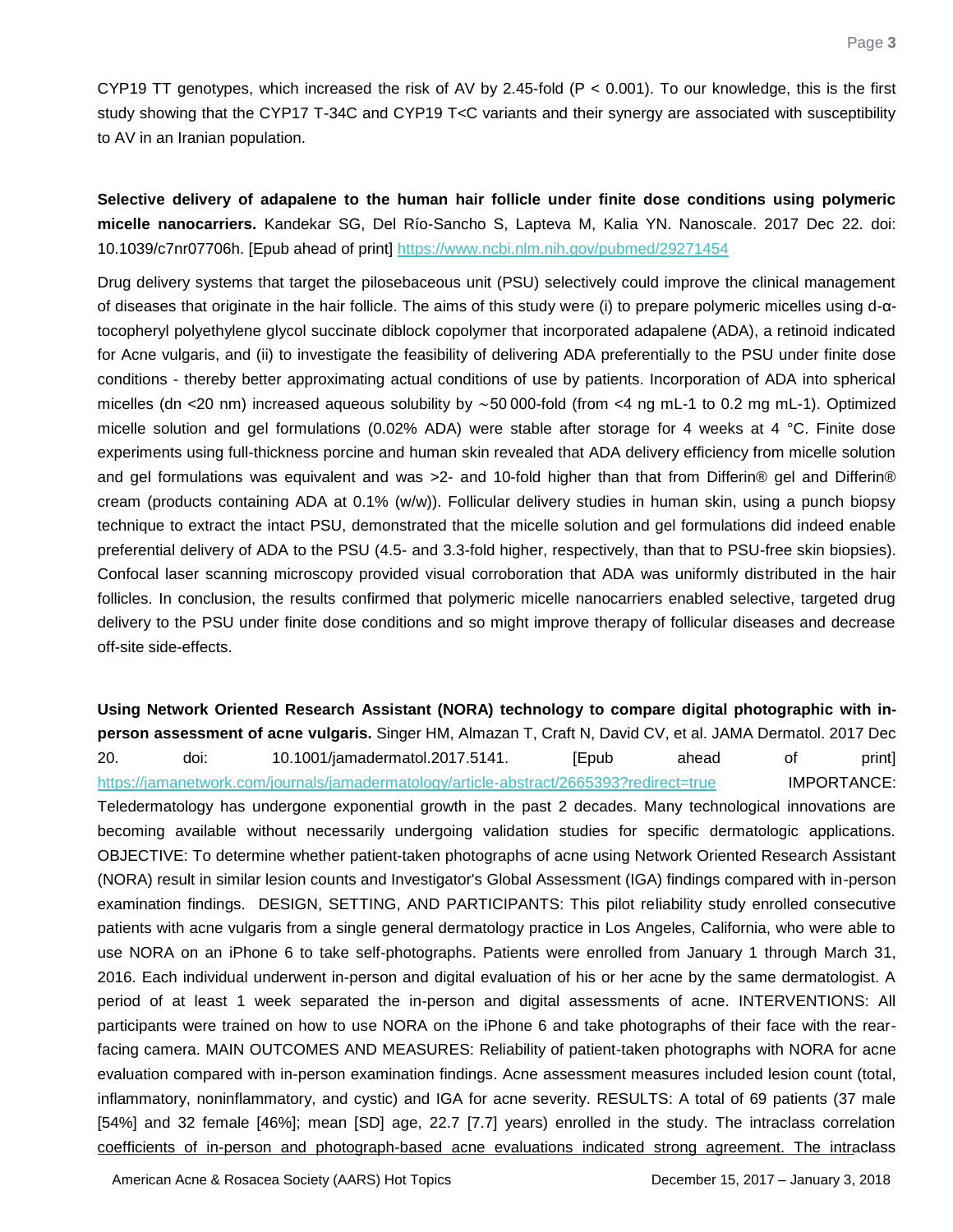correlation coefficient for total lesion count was 0.81; for the IGA, 0.75. Inflammatory lesion count, noninflammatory lesion count, and cyst count had intraclass correlation coefficients of 0.72, 0.72, and 0.82, respectively. CONCLUSIONS AND RELEVANCE: This study found agreement between acne evaluations performed in person and from self-photographs with NORA. As a reliable telehealth technology for acne, NORA can be used as a teledermatology platform for dermatology research and can increase access to dermatologic care.

#### [Download Reference Document](http://files.constantcontact.com/c2fa20d1101/c401c229-e936-4a81-8b65-4fc9ede677d5.pdf?ver=1515007403000)

<span id="page-4-0"></span>**Combination of platelet rich plasma in fractional carbon dioxide laser treatment increased clinical efficacy of for acne scar by enhancement of collagen production and modulation of laser-induced inflammation.** Min S, Yoon JY, Park SY, Moon J, et al. Lasers Surg Med. 2017 Dec 20. doi: 10.1002/lsm.22776. [Epub ahead of print] <https://www.ncbi.nlm.nih.gov/pubmed/29266290>

BACKGROUND: Platelet-rich plasma (PRP) which contains large amounts of growth factors has been tried to enhance therapeutic efficacy of laser treatment for acne scar with unknown underlying mechanism. OBJECTIVES: The present study was conducted to investigate the molecular mechanism of increased clinical efficacy of PRP when combined with fractional laser treatment for treating acne scars. METHODS: Subjects with mild to moderate acne scars were treated with two sessions of fractional CO2 laser therapy given with and without co-administration of PRP. Skin biopsy specimens were obtained at baseline, 1, 3, 7, and 28 days for investigation of molecular profiles associated with skin changes produced by laser plus PRP treatment. RESULTS: The PRP treatment increased clinical efficacy with decreased severity of adverse effects such as erythema, swelling and oozing. Productions of TGFβ1 and TGFβ3 proteins were more highly elevated on the PRP-treated side of the face compared to the control side at day 28. Furthermore, PRP-treated side showed significant increase of c-myc, TIMP, and HGF expression. Experimental fibroblast culture model was also used. PRP administration after laser irradiation increased expressions of p-Akt, TGFβ1, TGFβ3, β-catenin, collagen 1, and collagen 3 in both dose-dependent and time dependent manners in fibroblast. Moreover, we acquired clinical and histological data through randomized control clinical trial. CONCLUSION: Taken together with human study results combined with the data from cell experiments we suggest that PRP treatment increased fibrogenetic molecules induced by fractional CO2 laser, which have association with clinical effect.

<span id="page-4-1"></span>**Hidradenitis suppurativa treated with wide excision and second intention healing: A meaningful local cure rate after 253 procedures.** Deckers IE, Dahi Y, van der Zee HH, Prens EP. J Eur Acad Dermatol Venereol. 2017 Dec 19. doi: 10.1111/jdv.14770. [Epub ahead of print]<https://www.ncbi.nlm.nih.gov/pubmed/29265421>

BACKGROUND: Surgery is an important treatment modality for hidradenitis suppurativa (HS). Various methods of HS surgery have been described. Even though wide excision is a common surgical procedure for HS, data on the recurrence rate and patient satisfaction are scarce. OBJECTIVE: To determine the recurrence rate and patient satisfaction of HS lesional wide excision (complete excision) with secondary intention healing. METHODS: A single center retrospective study. Hundred twenty eligible patients were identified from our medical files and an individualized questionnaire was sent. RESULTS: Eighty-six patents responded to our questionnaire (71.7%). Of whom 84 patients underwent in total 253 procedures. The mean follow-up time per procedure was 36.2 months. In 37.6% of the procedures, recurrence occurred within a mean follow-up period of 3 years (after a median of 6.0 months). Total remission of an anatomical area was achieved in 49% of the procedures, whereas natural disease progression occurred in 13%. The genital region was the most prone to recurrence. The majority of the patients were glad that they had undergone the procedure and would recommend the surgical procedure to other HS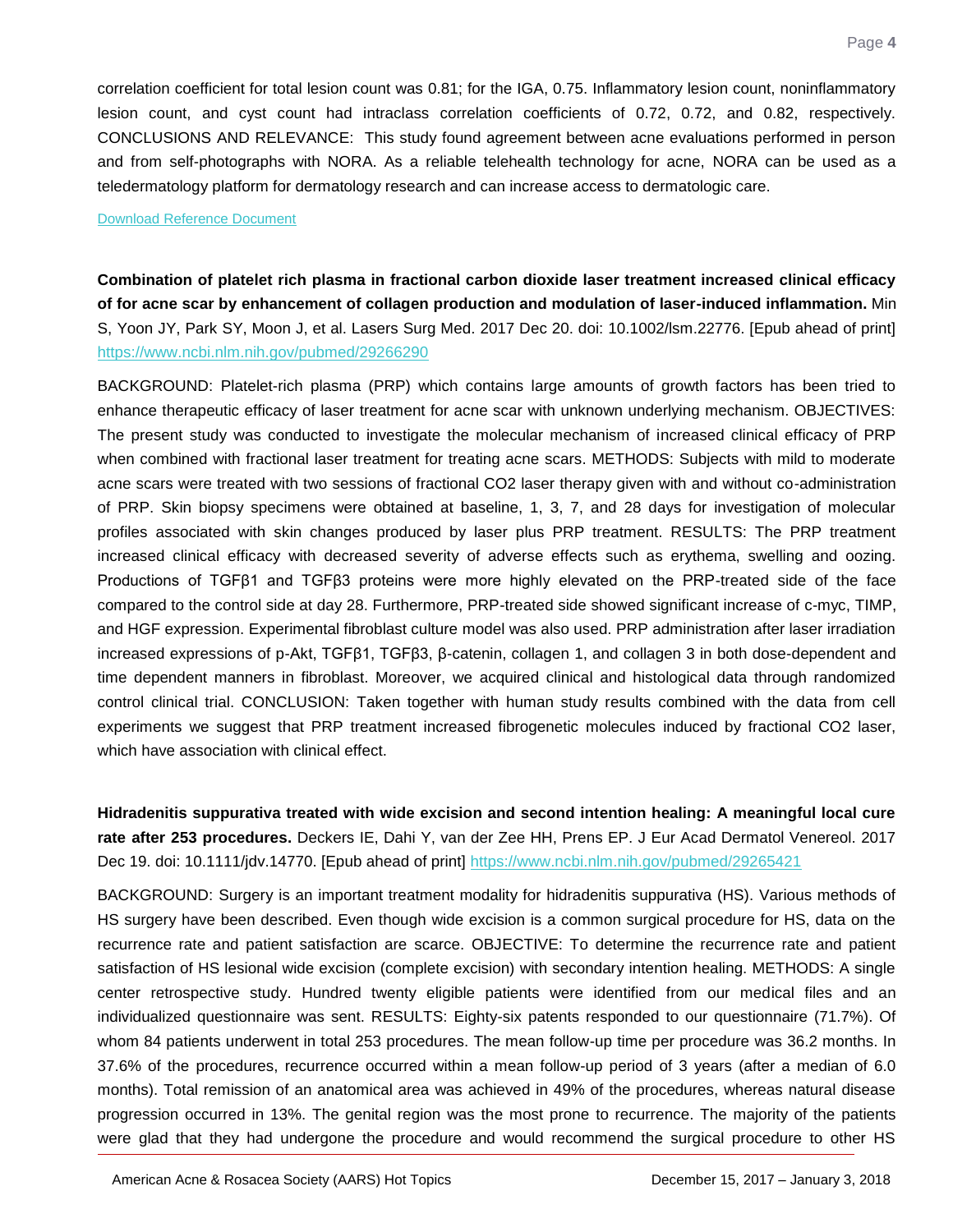patients. CONCLUSION: Lesional wide excision (complete excision) with secondary intention healing yields a meaningful local cure rate for HS and is well tolerated.

<span id="page-5-0"></span>**Long-pulsed 1064-nm Nd: YAG laser ameliorates LL-37-induced rosacea-like skin lesions through promoting collagen remodeling in BALB/c mice.** Kim M, Kim J, Jeong SW, et al. Lasers Med Sci. 2017 Dec 18. doi: 10.1007/s10103-017-2410-8. [Epub ahead of print]<https://www.ncbi.nlm.nih.gov/pubmed/29256058>

Long-pulsed 1064-nm neodymium: yttrium-aluminum-garnet laser (LPND) effectively treats rosacea, although the underlying mechanism is unclear, to evaluate the histological effects and molecular mechanism of LPND on LL-37 induced rosacea-like skin lesions in mice. Intradermal injection of LL-37 was performed into the dorsal skin of BALB/c mice (n = 30) twice a day for 2 days. Fifteen mice were treated with LPND. After 48 h, the excised skin sample was stained for histology and type I collagen; transforming growth factor (TGF)-β, matrix metalloproteinase-1 (MMP-1), tissue inhibitor of metalloproteinase (TIMP)-1, tumor necrosis factor (TNF)-α, and interleukin (IL)-1α mRNA levels were determined by real-time RT-PCR. Intradermal injection of LL-37 induced rosacea-like clinical features. LPND treatment significantly reduced erythema and increased dermal collagen production. Levels of Type I collagen, TGF-β, and MMP-1 mRNA were significantly higher in LPND-treated mice than in untreated mice. LPND may improve rosacea by ameliorating dermal connective tissue disorganization and elastosis through MMPmediated dermal collagen remodeling.

<span id="page-5-1"></span>**The association between stress and acne among female medical students in Jeddah, Saudi Arabia.** Zari S, Alrahmani D. Clin Cosmet Investig Dermatol. 2017 Dec 5;10:503-506. doi: 10.2147/CCID.S148499. eCollection 2017. <https://www.ncbi.nlm.nih.gov/pmc/articles/PMC5722010/> INTRODUCTION: Although there is widespread acceptance of a relationship between stress and acne, not many studies have been performed to assess this relationship. The objective of this study was to determine the relationship between stress and acne severity. METHODS: A cross-sectional study was conducted among 144 6th year female medical students 22 to 24 years in age attending the medical faculty at King Abdulaziz University. This study used the global acne grading system (GAGS) to assess acne severity in relation to stress using the Perceived Stress Scale (PSS). The questionnaire also included some confounding factors involved in acne severity. RESULTS: The results indicated an increase in stress severity strongly correlated with an increase in acne severity, which was statistically significant (p<0.01). Subjects with higher stress scores, determined using the PSS, had higher acne severity when examined and graded using the GAGS. CONCLUSION: On the basis of this study, it is concluded that stress positively correlates with acne severity.

#### [Download Reference Document](http://files.constantcontact.com/c2fa20d1101/f1258cfb-e65e-4297-8f77-ce1e5408d3e6.pdf?ver=1515007408000)

<span id="page-5-2"></span>**Serum homocysteine levels in acne patients.** Jiang H, Li C, Wei B, et al. J Cosmet Dermatol. 2017 Nov 21. doi: 10.1111/jocd.12456. [Epub ahead of print]<https://www.ncbi.nlm.nih.gov/pubmed/29159884>

OBJECTIVE: This study was designed to investigate serum homocysteine (HCY) levels in acne patients. METHODS: Acne patients (n = 124) and healthy volunteers (n = 70), matched in terms of both age and sex, were enrolled. Serum HCY levels for all subjects were measured by a clinical laboratory. RESULTS: Serum HCY levels in male and female patients with severe and moderate acne were significantly higher than in the healthy control group (P < .05). The constituent ratio of male and female acne patients with HCY above the normal range (10 mmol/L) was significantly higher than the healthy control group. The severity of acne patients was positively correlated with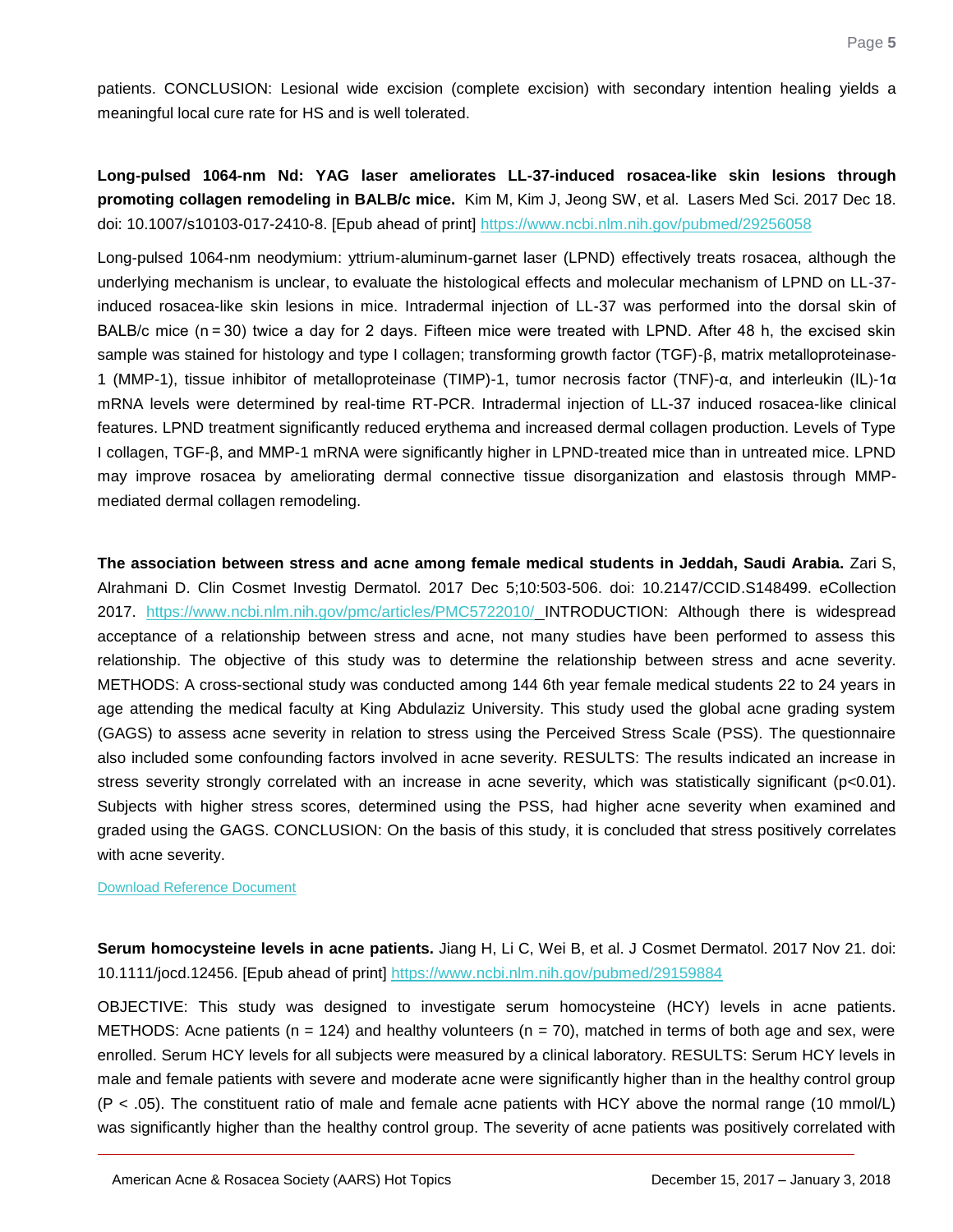serum homocysteine concentration, (P < .01). CONCLUSION: Hyperhomocysteinemia may be an independent risk factor for acne vulgaris. Detection of serum HCY is important for acne patients.

<span id="page-6-0"></span>**Quality of life, anxiety prevalence, depression symptomatology and suicidal ideation among acne patients in Lithuania.** Lukaviciute L, Navickas P, Navickas A, et al. J Eur Acad Dermatol Venereol. 2017 Nov;31(11):1900- 1906. doi: 10.1111/jdv.14477.

[http://onlinelibrary.wiley.com/doi/10.1111/jdv.14477/epdf?referrer\\_access\\_token=uxgGKwlWir8VUh1DHT3nsota6b](http://onlinelibrary.wiley.com/doi/10.1111/jdv.14477/epdf?referrer_access_token=uxgGKwlWir8VUh1DHT3nsota6bR2k8jH0KrdpFOxC66hrhT3S06ajNVQqXowtaxVzpDZksel7cZC-B3IuTQ3YNxSUb42A0Xv7ttTrOoYbRIeaOjXGzA-twR5yQfG_DlIq7_GcrrNk-rxEWhPDD5TUrw1z1750USuyUJ4cYdm06PkwlQwYtB7Qh9xhTF35_RC2c_gZiEex-5SKrGvAWNtfwAIQS_VENLE0yXxDZ0GLpbPJfNC_w0ILB4o7FIL43VFhFESMfpf89P24LOrvhXNqWTUn3lgoLOPlAvb-f_CsXPhe9O08puUV5iXZ1OqozeBi_kuZU3wYnLOhOgUhFXz5T_W9iNj8nTlJQA3cSjYhCR7Na8k2x94vo_jaHhxk6sWS4iXlGrHXrQDRKmq0gXqoQ%3D%3D) [R2k8jH0KrdpFOxC66hrhT3S06ajNVQqXowtaxVzpDZksel7cZC-B3IuTQ3YNxSUb42A0Xv7ttTrOoYbRIeaOjXGzA](http://onlinelibrary.wiley.com/doi/10.1111/jdv.14477/epdf?referrer_access_token=uxgGKwlWir8VUh1DHT3nsota6bR2k8jH0KrdpFOxC66hrhT3S06ajNVQqXowtaxVzpDZksel7cZC-B3IuTQ3YNxSUb42A0Xv7ttTrOoYbRIeaOjXGzA-twR5yQfG_DlIq7_GcrrNk-rxEWhPDD5TUrw1z1750USuyUJ4cYdm06PkwlQwYtB7Qh9xhTF35_RC2c_gZiEex-5SKrGvAWNtfwAIQS_VENLE0yXxDZ0GLpbPJfNC_w0ILB4o7FIL43VFhFESMfpf89P24LOrvhXNqWTUn3lgoLOPlAvb-f_CsXPhe9O08puUV5iXZ1OqozeBi_kuZU3wYnLOhOgUhFXz5T_W9iNj8nTlJQA3cSjYhCR7Na8k2x94vo_jaHhxk6sWS4iXlGrHXrQDRKmq0gXqoQ%3D%3D)[twR5yQfG\\_DlIq7\\_GcrrNk-rxEWhPDD5TUrw1z1750USuyUJ4cYdm06PkwlQwYtB7Qh9xhTF35\\_RC2c\\_gZiEex-](http://onlinelibrary.wiley.com/doi/10.1111/jdv.14477/epdf?referrer_access_token=uxgGKwlWir8VUh1DHT3nsota6bR2k8jH0KrdpFOxC66hrhT3S06ajNVQqXowtaxVzpDZksel7cZC-B3IuTQ3YNxSUb42A0Xv7ttTrOoYbRIeaOjXGzA-twR5yQfG_DlIq7_GcrrNk-rxEWhPDD5TUrw1z1750USuyUJ4cYdm06PkwlQwYtB7Qh9xhTF35_RC2c_gZiEex-5SKrGvAWNtfwAIQS_VENLE0yXxDZ0GLpbPJfNC_w0ILB4o7FIL43VFhFESMfpf89P24LOrvhXNqWTUn3lgoLOPlAvb-f_CsXPhe9O08puUV5iXZ1OqozeBi_kuZU3wYnLOhOgUhFXz5T_W9iNj8nTlJQA3cSjYhCR7Na8k2x94vo_jaHhxk6sWS4iXlGrHXrQDRKmq0gXqoQ%3D%3D)[5SKrGvAWNtfwAIQS\\_VENLE0yXxDZ0GLpbPJfNC\\_w0ILB4o7FIL43VFhFESMfpf89P24LOrvhXNqWTUn3lgoLOPlA](http://onlinelibrary.wiley.com/doi/10.1111/jdv.14477/epdf?referrer_access_token=uxgGKwlWir8VUh1DHT3nsota6bR2k8jH0KrdpFOxC66hrhT3S06ajNVQqXowtaxVzpDZksel7cZC-B3IuTQ3YNxSUb42A0Xv7ttTrOoYbRIeaOjXGzA-twR5yQfG_DlIq7_GcrrNk-rxEWhPDD5TUrw1z1750USuyUJ4cYdm06PkwlQwYtB7Qh9xhTF35_RC2c_gZiEex-5SKrGvAWNtfwAIQS_VENLE0yXxDZ0GLpbPJfNC_w0ILB4o7FIL43VFhFESMfpf89P24LOrvhXNqWTUn3lgoLOPlAvb-f_CsXPhe9O08puUV5iXZ1OqozeBi_kuZU3wYnLOhOgUhFXz5T_W9iNj8nTlJQA3cSjYhCR7Na8k2x94vo_jaHhxk6sWS4iXlGrHXrQDRKmq0gXqoQ%3D%3D) [vb-](http://onlinelibrary.wiley.com/doi/10.1111/jdv.14477/epdf?referrer_access_token=uxgGKwlWir8VUh1DHT3nsota6bR2k8jH0KrdpFOxC66hrhT3S06ajNVQqXowtaxVzpDZksel7cZC-B3IuTQ3YNxSUb42A0Xv7ttTrOoYbRIeaOjXGzA-twR5yQfG_DlIq7_GcrrNk-rxEWhPDD5TUrw1z1750USuyUJ4cYdm06PkwlQwYtB7Qh9xhTF35_RC2c_gZiEex-5SKrGvAWNtfwAIQS_VENLE0yXxDZ0GLpbPJfNC_w0ILB4o7FIL43VFhFESMfpf89P24LOrvhXNqWTUn3lgoLOPlAvb-f_CsXPhe9O08puUV5iXZ1OqozeBi_kuZU3wYnLOhOgUhFXz5T_W9iNj8nTlJQA3cSjYhCR7Na8k2x94vo_jaHhxk6sWS4iXlGrHXrQDRKmq0gXqoQ%3D%3D)

[f\\_CsXPhe9O08puUV5iXZ1OqozeBi\\_kuZU3wYnLOhOgUhFXz5T\\_W9iNj8nTlJQA3cSjYhCR7Na8k2x94vo\\_jaHhxk6s](http://onlinelibrary.wiley.com/doi/10.1111/jdv.14477/epdf?referrer_access_token=uxgGKwlWir8VUh1DHT3nsota6bR2k8jH0KrdpFOxC66hrhT3S06ajNVQqXowtaxVzpDZksel7cZC-B3IuTQ3YNxSUb42A0Xv7ttTrOoYbRIeaOjXGzA-twR5yQfG_DlIq7_GcrrNk-rxEWhPDD5TUrw1z1750USuyUJ4cYdm06PkwlQwYtB7Qh9xhTF35_RC2c_gZiEex-5SKrGvAWNtfwAIQS_VENLE0yXxDZ0GLpbPJfNC_w0ILB4o7FIL43VFhFESMfpf89P24LOrvhXNqWTUn3lgoLOPlAvb-f_CsXPhe9O08puUV5iXZ1OqozeBi_kuZU3wYnLOhOgUhFXz5T_W9iNj8nTlJQA3cSjYhCR7Na8k2x94vo_jaHhxk6sWS4iXlGrHXrQDRKmq0gXqoQ%3D%3D) [WS4iXlGrHXrQDRKmq0gXqoQ%3D%3D](http://onlinelibrary.wiley.com/doi/10.1111/jdv.14477/epdf?referrer_access_token=uxgGKwlWir8VUh1DHT3nsota6bR2k8jH0KrdpFOxC66hrhT3S06ajNVQqXowtaxVzpDZksel7cZC-B3IuTQ3YNxSUb42A0Xv7ttTrOoYbRIeaOjXGzA-twR5yQfG_DlIq7_GcrrNk-rxEWhPDD5TUrw1z1750USuyUJ4cYdm06PkwlQwYtB7Qh9xhTF35_RC2c_gZiEex-5SKrGvAWNtfwAIQS_VENLE0yXxDZ0GLpbPJfNC_w0ILB4o7FIL43VFhFESMfpf89P24LOrvhXNqWTUn3lgoLOPlAvb-f_CsXPhe9O08puUV5iXZ1OqozeBi_kuZU3wYnLOhOgUhFXz5T_W9iNj8nTlJQA3cSjYhCR7Na8k2x94vo_jaHhxk6sWS4iXlGrHXrQDRKmq0gXqoQ%3D%3D)

BACKGROUND/OBJECTIVE: We aimed to determine the prevalence of anxiety, depression symptomatology and suicidal ideation among patients with acne and the impact of this skin condition on the quality of life in Lithuania. METHODS: The mental health of patients with acne was assessed using an adapted Hospital Anxiety and Depression Scale, the Dermatology Quality of Life Index, questions about characteristics of acne. The study was authorized by the Regional Biomedical Research Ethics Committee. RESULTS: A total of 255 responders of 324 patients with acne included (84.4%) were assessed. 56.1% of the responders had comorbid anxiety, depression symptomatology or suicidal ideation related to acne. Among them, 38.4% had anxiety symptoms, 23.1% had depression symptoms and 12.9% had suicidal thoughts due to acne. About 96.5% of the responders had a reduced quality of life due to acne. CONCLUSION: More than a half of the patients with acne who participated at the study had comorbid emotional disorders. Anxiety was the most prevalent sign, 1.7-fold more prevalent than depression and threefold more prevalent than suicidal ideation. Depression was prevalent in more than every fourth responder and suicidal ideation afflicted every eighth acne patient. More than 90% of the patients had impaired life quality.

### **Clinical Reviews**

<span id="page-6-1"></span>**Acne vulgaris: The metabolic syndrome of the pilosebaceous follicle.** Melnik BC. Clin Dermatol. 2018 Jan - Feb;36(1):29-40. doi: 10.1016/j.clindermatol.2017.09.006. Epub 2017 Sep 8. <https://www.ncbi.nlm.nih.gov/pubmed/29241749>

Acne vulgaris is an epidemic inflammatory disease of the human sebaceous follicle and represents the most common skin disease affecting about 85% of adolescents in Westernized populations. Acne vulgaris is primarily a disease of wealthy countries and exhibits higher prevalence rates in developed compared with developing countries. No acne has been found in non-Westernized populations still living under Paleolithic dietary conditions constraining hyperglycemic carbohydrates, milk, and dairy products. The high prevalence rates of adolescent acne cannot be explained by the predominance of genetic factors but by the influence of a Western diet that overstimulates the key conductor of metabolism, the nutrient- and growth factor-sensitive kinase mTORC1. Increased mTORC1 activity has been detected in lesional skin and sebaceous glands of acne patients compared with acne-free controls. Increased mTORC1 signaling is a characteristic feature of insulin resistance, obesity, type 2 diabetes mellitus, cancer, and neurodegenerative diseases. Acne vulgaris is a family member of mTORC1-driven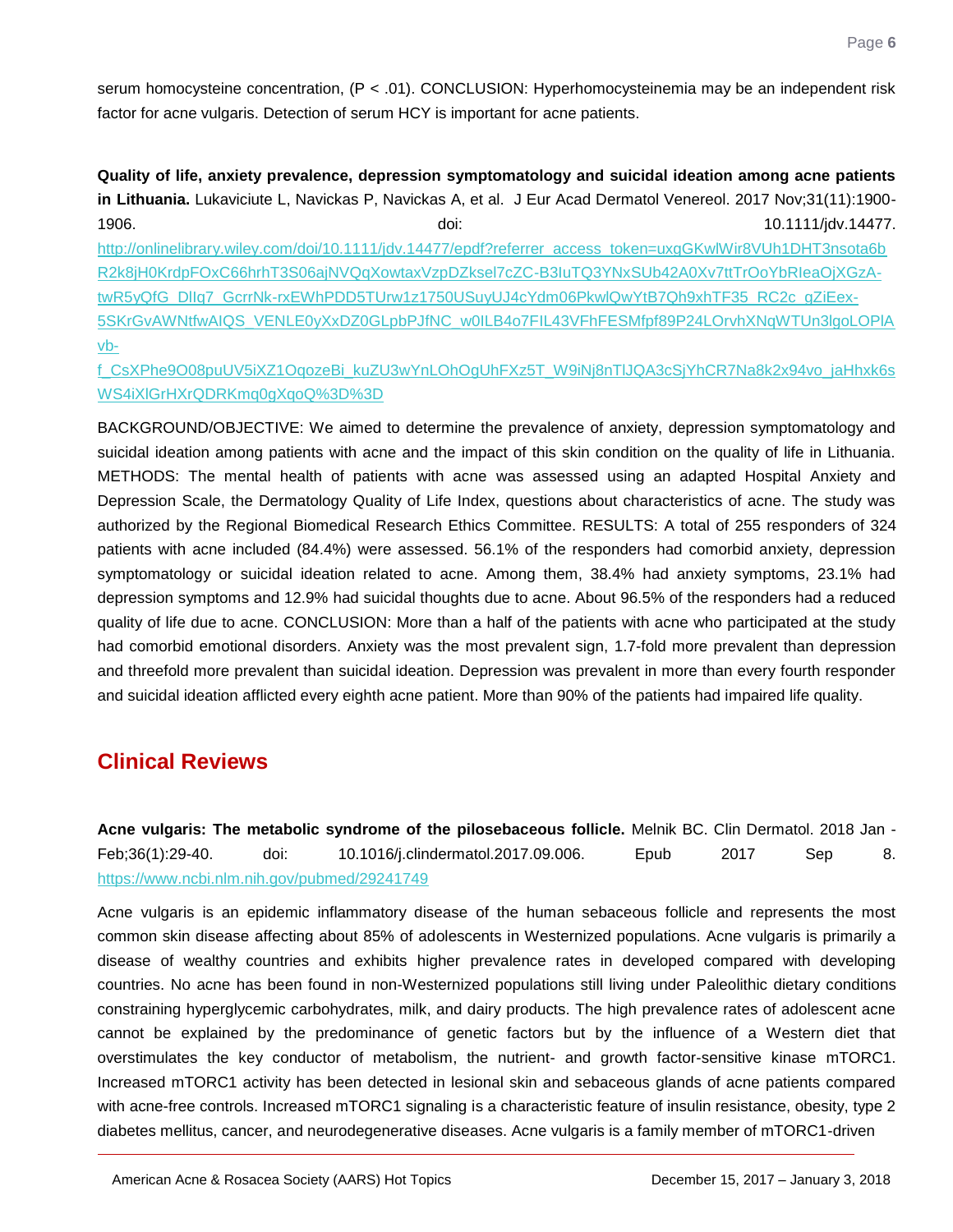diseases of civilization and represents the MetS of the sebaceous follicle.

#### [Download Reference Document](http://files.constantcontact.com/c2fa20d1101/2f8809bc-d9cc-4330-a413-b4af4f165428.pdf?ver=1515007411000)

<span id="page-7-0"></span>**Radiofrequency-assisted subcision for postacne scars.** Yadav S, Gupta S. J Am Acad Dermatol. 2018 Jan;78(1):e9-e10. doi: 10.1016/j.jaad.2017.07.037.<https://www.ncbi.nlm.nih.gov/pubmed/29241808>

SURGICAL CHALLENGE: Subcision is a commonly performed procedure for depressed rolling scars of acne.1 Breaking up the fibrotic strands mechanically with a blade or needle leads to neocollagenosis and hematoma formation, resulting in elevation of the depressed scars. However, the excessive mechanical force often leads to trauma to the surrounding tissue, excessive bleeding, and large hematoma formation and fibrosis. SOLUTION: We propose the use of radiofrequency energy in place of mechanical energy for subcision. The depressed scars are marked with a surgical marker pen. Tumescence anaesthesia is given to reduce the risk for damage to the deeper neurovascular bundles.

#### [Download Reference Document](http://files.constantcontact.com/c2fa20d1101/f5606e5e-183c-4c50-b627-c001ed6176cd.pdf?ver=1515007404000)

<span id="page-7-1"></span>**How acne bumps cause the blues: The influence of acne vulgaris on self-esteem**. Gallitano SM, Berson DS. International Journal of Women's Dermatology 2017. DOI: http://dx.doi.org/10.1016/j.ijwd.2017.10.004. [http://www.ijwdonline.org/article/S2352-6475\(17\)30084-9/abstract](http://www.ijwdonline.org/article/S2352-6475(17)30084-9/abstract)

Acne vulgaris is one of the most common dermatologic complaints. Although dermatologists are skilled at treating acne, invisible psychological scars can be left by the disease. We review 13 articles that examined the effect of acne vulgaris on patients' self-esteem. Overall, these studies demonstrated that acne has a negative effect on selfesteem among patients of all age groups. These effects most strongly affect women and those with severe acne (both subjectively and objectively). Despite the impact on self-esteem, only a minority of patients seek medical treatment, and even fewer seek treatment from a dermatologist. As dermatologists, we are trained in managing acne. We can provide early and effective treatment that improves both the physical and psychological effects. It is up to us to bridge the gap between those suffering from acne and their access to medical treatment.

### [Download Reference Document](http://files.constantcontact.com/c2fa20d1101/263e70c3-d689-46af-8657-717c7b33e0c9.pdf?ver=1515007408000)

<span id="page-7-2"></span>**Acne keloidalis nuchae in Asians: A single institutional experience.** Na K, Oh SH, Kim SK. PLoS One. 2017 Dec 14;12(12):e0189790. doi: 10.1371/journal.pone.0189790. eCollection 2017. <http://journals.plos.org/plosone/article?id=10.1371/journal.pone.0189790>

Acne keloidalis nuchae, a type of folliculitis involving the back of the neck, is common in black men, although rare cases have been reported in patients of other ethnicities. We analyzed the clinicopathological features of acne keloidalis nuchae in 17 Asians. Patients' age at the time of presentation ranged from 20 to 69 years. Most patients experienced the disease over 2 years (range, 3 months-20 years); follow-up data were available for 11 (65%) patients (range, 2-95 months). Nine (53%) patients had comorbidities, but none had a history of other skin disease or a family history of acne keloidalis nuchae. Macroscopically, seven (41%) patients had multiple erythematous pustulopapular lesions, and 10 (59%) had a single large plaque. Histopathologically, deep scarring folliculitis containing naked hair shafts was identified. In all cases, inflammation was most severe in the upper two-thirds of the dermis, and the differences in pustulopapular and plaque lesions were more prominent in the peri-inflammation area. Of the seven patients with plaque lesions treated with steroids alone or steroids and cryotherapy, three experienced plaque reduction. Acne keloidalis nuchae occurring in Asian patients frequently present with typical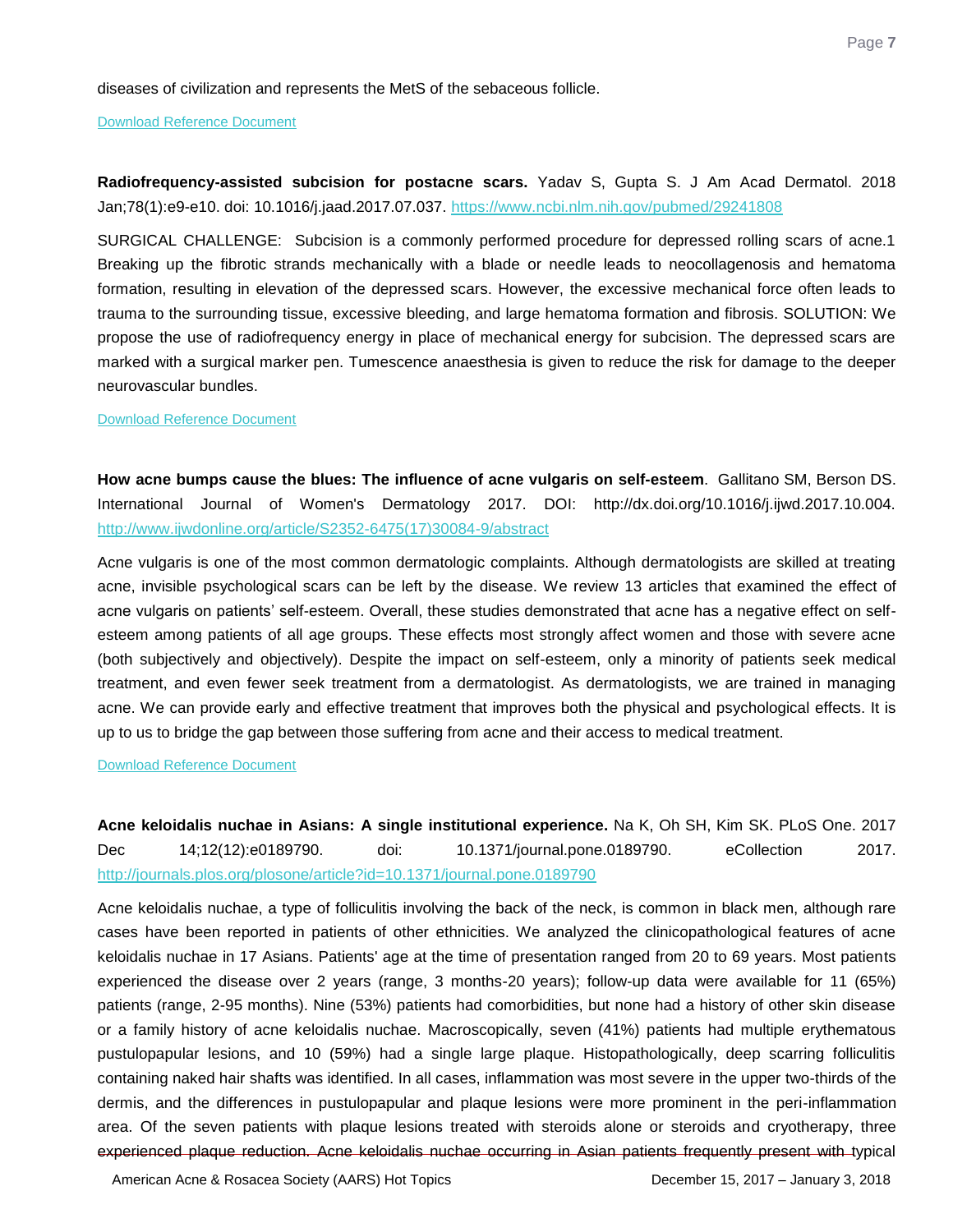clinicopathological features, and therefore in spite of very low incidence the diagnosis of this disease entity should be considered in idiopathic scarring folliculitis of the posterior neck.

[Download Reference Document](http://files.constantcontact.com/c2fa20d1101/74707e21-6fcf-436b-9c0c-3dc84a051b51.pdf?ver=1515007403000)

<span id="page-8-0"></span>**Successful treatment of a childhood synovitis, acne, pustulosis, hyperostosis and osteitis (SAPHO) syndrome with subcutaneous methotrexate: A case report.** Akçaboy M, Bakkaloğlu-Ezgü SA, Büyükkaragöz B, Isıyel E, et al. Turk J Pediatr. 2017;59(2):184-188. doi: 10.24953/turkjped.2017.02.011. <https://www.ncbi.nlm.nih.gov/pubmed/29276872>

Successful treatment of a childhood synovitis, acne, pustulosis, hyperostosis and osteitis (SAPHO) syndrome with subcutaneous methotrexate: A case report. Turk J Pediatr 2017; 59: 184-188. SAPHO syndrome (synovitis, acne, pustulosis, hyperostosis and osteitis) is defined as a syndrome that is related to various osteoarticular manifestations and chronic dermatological conditions especially severe acne. SAPHO syndrome is a rare and unusual clinical entity in childhood and treatment choices are variable. We report an 11-year-old girl who suffered from SAPHO syndrome and successfully treated with subcutaneous methotrexate. We report our case in order to take attention to this rare clinical condition in evaluating patients and also to point out that treatment options beyond biologic agents should be the first line treatment in childhood.

<span id="page-8-1"></span>**Acne in South African black adults: A retrospective study in the private sector**. Zulu TP, Mosam A, Balakrishna Y, Dlova NC. S Afr Med J. 2017 Nov 27;107(12):1106-1109. doi: 10.7196/SAMJ.2017.v107i12.12419. <https://www.ncbi.nlm.nih.gov/pubmed/29262965> BACKGROUND: Acne vulgaris is the most common skin disorder affecting teenagers and young adults, and is becoming increasingly common in middle-aged women. It affects all skin types and ethnic groups, but dark-skinned individuals are burdened by post-inflammatory hyperpigmentation (PIH) as a sequela. PIH causes distress in acne patients even after the inflammatory lesions have resolved. OBJECTIVE: To describe the characteristics of acne in black South African adults in the private health sector in Durban, KwaZulu-Natal Province. METHODS: A retrospective study of records of patients attending two large private dermatology clinics in central Durban, mainly catering for black patients, was performed. Data were collected for the period January - December 2014. Records with acne as a diagnosis were retrieved and analysed with regard to age, demographics, type and severity of acne, therapy, HIV status and outcomes. RESULTS: Of a total of ~3 000 charts available for the 12-month period, 242 had acne as a diagnosis and were retrieved and analysed. Of these patients, 204 (84.3%) were female and the remainder were male. The mean age was 28.5 years (under-18s were excluded from the study). Inflammatory acne was the most frequently encountered form (58.6%). Fifteen patients (6.2%) were on topical treatment only, and 226 (93.4%) were on topical plus systemic treatment. PIH was the most common sequela (81.0% of patients). CONCLUSIONS: The majority of the patients were young females with inflammatory acne, and PIH was the most common sequela. Early and vigorous treatment of acne may minimise its complications, including those seen mainly in black patients.

### **Patient Counseling/Communication**

<span id="page-8-2"></span>**Generational influence on patient learning preferences in dermatology.** Di Xia F, Rana J, Young GJ, et al. J Am Acad Dermatol. 2017 Dec 6. pii: S0190-9622(17)32753-6. doi: 10.1016/j.jaad.2017.11.053. [Epub ahead of print]<https://www.ncbi.nlm.nih.gov/pubmed/29223578>